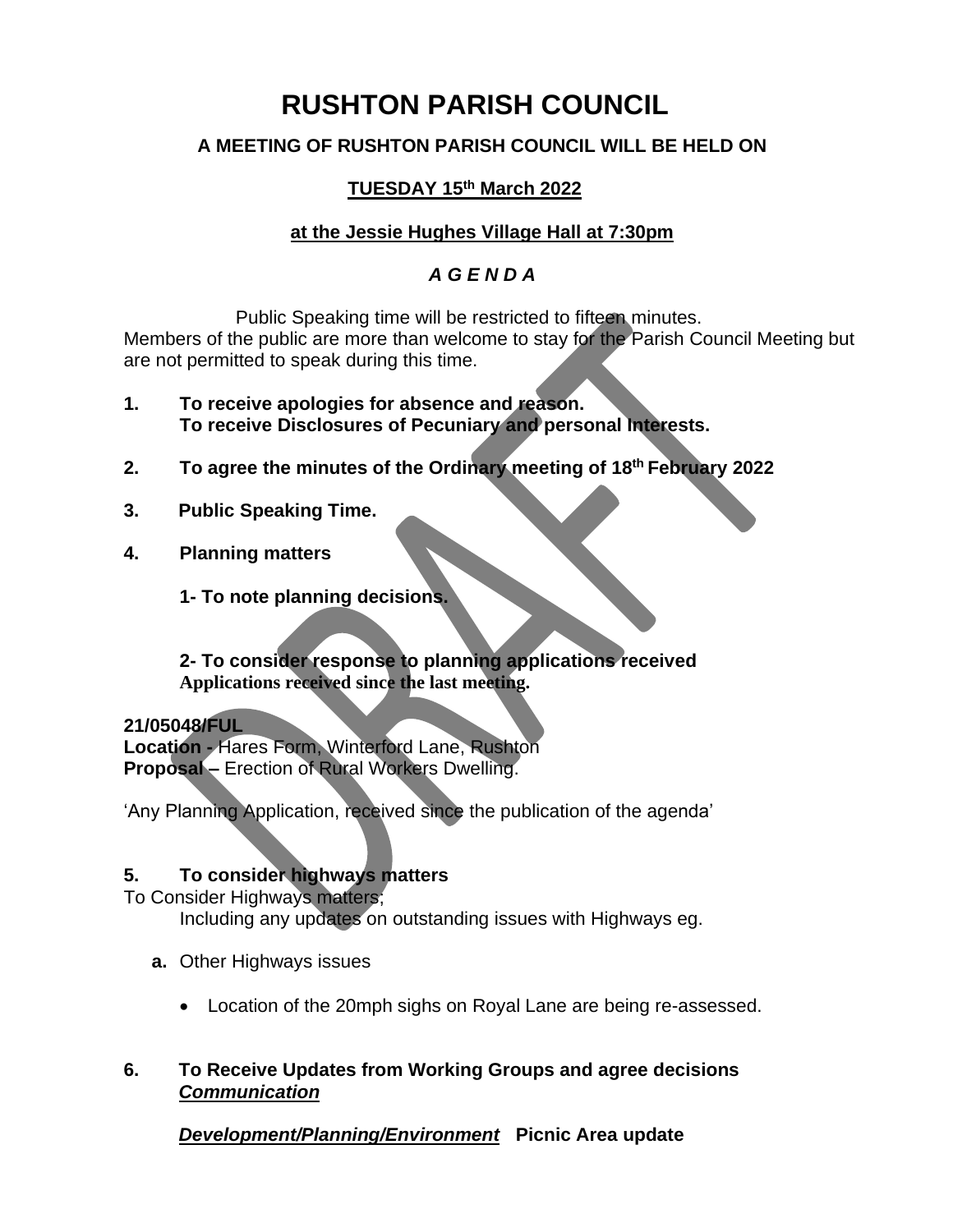#### *Youth/Social/Community* **a- Play Zone Project** –

Eaton Primary School conversion to Academy

Eaton Primary School has converted to an Academy as part of Tarporley High School and Sixth Form College Multi-Academy Trust.

The current Agreement between Eaton Primary School and Rushton Parish Council in respect of the MUGA will need to be transferred to the new Academy.

Agreement has been reached with the Academy regarding the £500 per year maintenance fee and wording of relevant agreement paragraphs including aspects of liability. This will need to be clarified by Parish Councils Solicitor.

Ongoing liaison between the School Academy and Parish Council will occur until the new agreement can be implemented

- **7. Village Design Statement, consultation and validation process of the documentation, vote on process following councillors review of documents**
- **8. CORONAVIRUS- the Parish Council response to the ever-changing pandemic and the assistance we can give to the elderly and vulnerable.**

| Reporter         | <b>Date</b> | <b>Description</b>                         | <b>Action</b> |
|------------------|-------------|--------------------------------------------|---------------|
| Member of        | 18/02/22    | Litter on the road - possibly result of    | Responded and |
| public           |             | falling from waste recycling vehicles but  | Circulate to  |
|                  |             | also possibly from the storm conditions    | councillors   |
|                  |             | experienced                                |               |
| Member of        | 20/02/22    | Several e-mails from residents around the  |               |
| public           |             | village green. Thanking Parish Council for |               |
|                  |             | pruning the trees                          |               |
| United           | 23/02/22    | Liaison between UU and PC to arrange       |               |
| <b>Utilities</b> |             | attendance at a future PC meeting          |               |
| Cllr. Moore-     | 21/02/22    | Liaison between Mike Wilson, Cllr. Moore   | circulated    |
| Dutton           |             | Dutton and Your Street to undertake works  |               |
|                  |             | on wildflower area of Picnic area          |               |
| <b>CWaC</b>      | 23/02/22    | <b>Boundary Review Consultation</b>        | Circulated    |
| CWaC             | 04/03/22    | Queens Jubilee celebration guidance        | Circulated    |

**9. To note correspondence received since the last meeting** (summary attached)

# **10. Approve Accounts and Payments:**

Accounts for payment (below)

| <b>PAYEE</b>  | <b>DESCRIPTION</b>          | NET(f)   | VAT $(f)$ | <b>TOTAL</b> |
|---------------|-----------------------------|----------|-----------|--------------|
|               | Village Green Tree Pruning  | £1250.00 | £250.00   | £1500.00     |
| L Worrall     | Q4 Salary                   | £917.28  |           | £917.28      |
| <b>JHVI</b>   | Hall Hire -Jan and Feb 2022 | £54.00   |           | £54.00       |
| Parish Online | Subscription charge         | £37.50   | £7.50     | £45.00       |